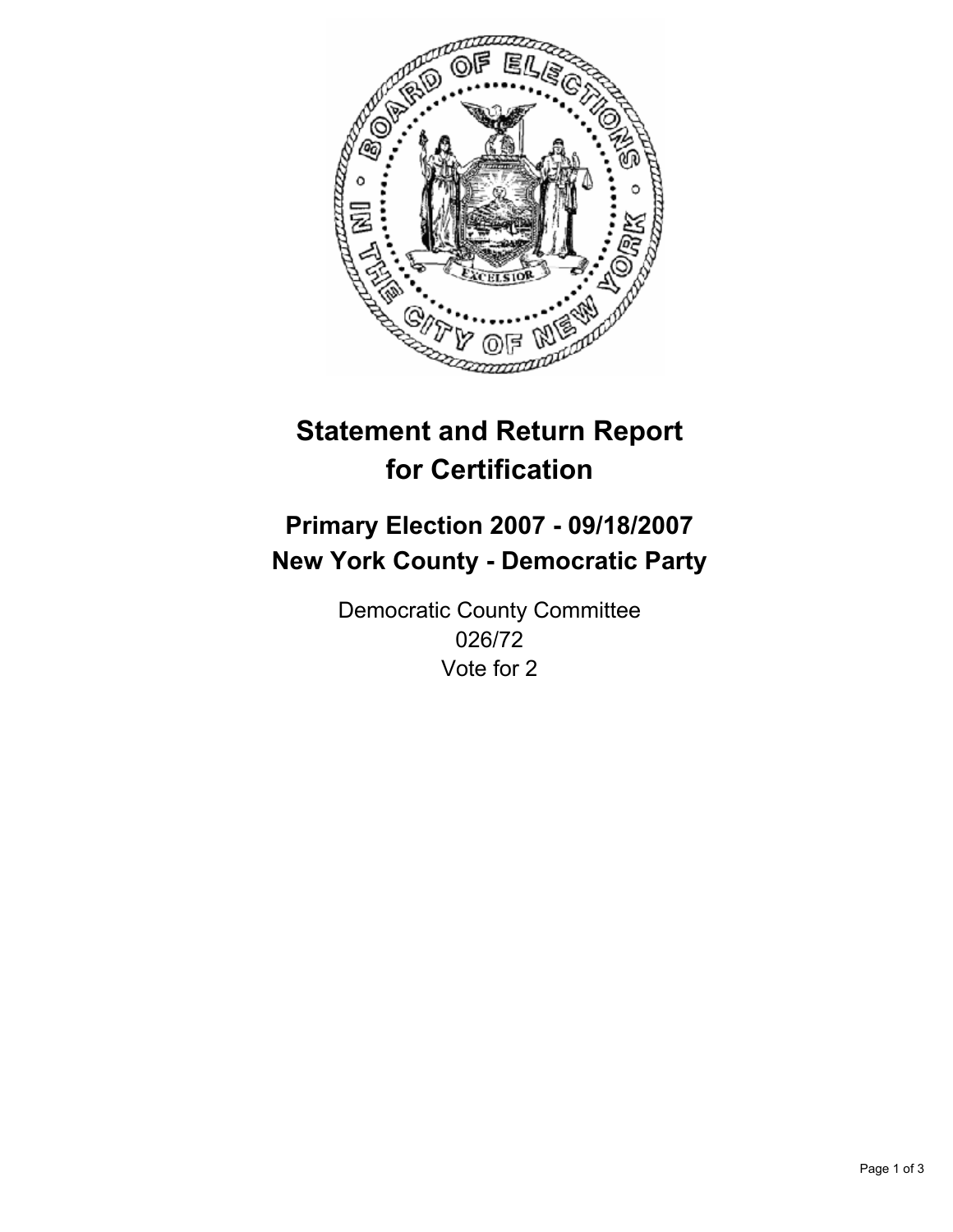

### **Assembly District 72**

| <b>EMERGENCY</b>         | C   |
|--------------------------|-----|
| ABSENTEE/MILITARY        |     |
| AFFIDAVIT                |     |
| <b>JOAQUIN HERNANDEZ</b> | 20  |
| <b>MARIA HERNANDEZ</b>   | 25  |
| <b>JUANA LEWIS</b>       | 61  |
| NOVELLETA WILSON         |     |
| <b>Total Votes</b>       | 111 |